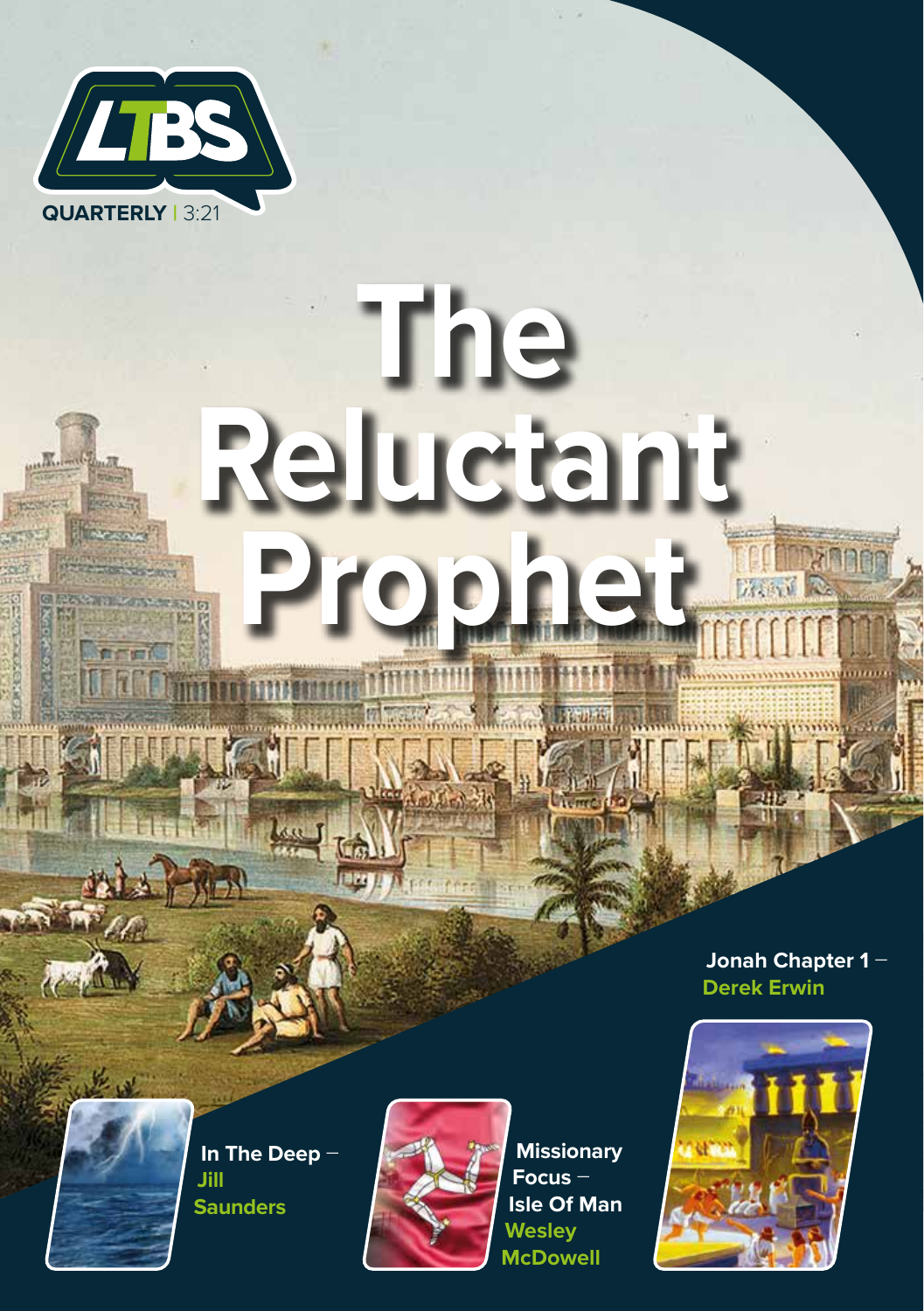

# **Editorial**

# Dear Reader,

With the commencement of another academic year, children and students once again occupy their places at their desks as teachers seek to instil knowledge in their impressionable minds. From the basics of A, B, C, and 1, 2, 3, right through to university-level study, the aim of attending school or college is to learn and grow in knowledge.

As Christians we have the privilege to daily attend the "School of God." As we find a quiet place to sit and open our Bibles, we prepare our hearts for the message or the lesson that He would teach. As attention is needed in the schoolroom, so too in the place of devotion our attention must be focused. All distractions must be ignored and set aside for this time when God will speak to our souls.

Just as the teacher lectures, explains, and informs, so our Lord speaks through His living Word. The psalmist had the appropriate attitude to the voice of the Lord in Psalm 85:8 when he said, "I will hear what God the LORD will speak: for he will speak peace unto his people, and to his saints: but let them not turn again to folly."

We are also reminded in Psalm 29:4, "The voice of the LORD is powerful; the voice of the LORD is full of majesty."

What a privilege we have to spend time with the Lord, to hear Him speak, and to petition the throne of grace in prayer.

Frances Ridley Havergal (14 December 1836 – 3rd June 1879) was saved through the influence of a Christian teacher at the school she attended and wrote of that wonderful experience, "I committed my soul to the Saviour, and earth and heaven seemed brighter from that moment."

Her natural ability to write meaningful poetry has been a blessing to the church up to this day. One of the hymns she authored is a prayer asking the Lord to speak to the waiting heart.

Master, speak! Thy servant heareth, Waiting for Thy gracious word, Longing for Thy voice that cheereth; Master! let it now be heard. I am listening, Lord, for Thee: What hast Thou to say to me?

In another Havergal hymn the theme is developed a

she writes, "Lord, speak to me, that I may speak / In living echoes of Thy tone". A further verse reads:

O teach me, Lord, that I may teach The precious things Thou dost impart; And wing my words, that they may reach The hidden depths of many a heart.

The desire expressed is that the Lord would speak to her and teach her so that, in turn, her life could be used to win others for His glory.

How we need to hear the voice of God daily. May the Lord give us necessary discipline to prepare ourselves for that one thing needful, and sit, as Mary did, at Jesus' feet, and hear His Word.

We must start the day with God if we will truly serve Him throughout it.



*is minister in Magherafelt Free Presbyterian Church and editor of LTBS.*





Publishing Data Published by Let the Bible Speak 11 Westland Avenue, Ballymoney, Northern Ireland, BT53 6PE Convener : Leslie Curran Editor : Ryan McKee Email : editor@ltbs.tv Editorial Assistant: Mary Christopher Design & layout: OasisDesign.co.uk Printed by JC Print Ltd. Email : info@jcprint.net © 2021 by Let the Bible Speak Except for purely personal use, no copying of any description of any part of Let the Bible Speak Quarterly is permissible without written consent of the editor.

*Cover: The Monuments of Nineveh by Sir Austen Henry Layard, 1853 P20: The Visit of the Queen of Sheba to King Solomon by Edward Poynter, 1890. Jonah Illustrations: Courtesy of Moody Publishers*

# **The Reluctant Prophet**

**CONTENTS** 



03 **Contents Page**

- 04 **News Page**
- 05 **Missionary Focus Isle of Man** Wesley McDowell
- 06 **Jonah Chapter 1** Derek Erwin
- 08 **Jonah Chapter 2** David Stewart
- 1 0 **Jonah Chapter 3** Desmond McComb
- 1 2 **Jonah Chapter 4** Andrew Simpson
- 1 4 **Jonah in the New Testament** Gary Goodes
- 1 6 **The Westminster Confession – Where did it come from?** Ian Brown
- **Retired Minister Interview** William Beattie
- **Bible Book Overview 1st Kings** Raymond Morrow
- 22 **Ladies' Devotional In The Deep**  Jill Saunders

Let the Bible Speak is the radio ministry of the Free Presbyterian Church worldwide. www.ltbs.tv, www.ltbsradio.com, www.freepres.org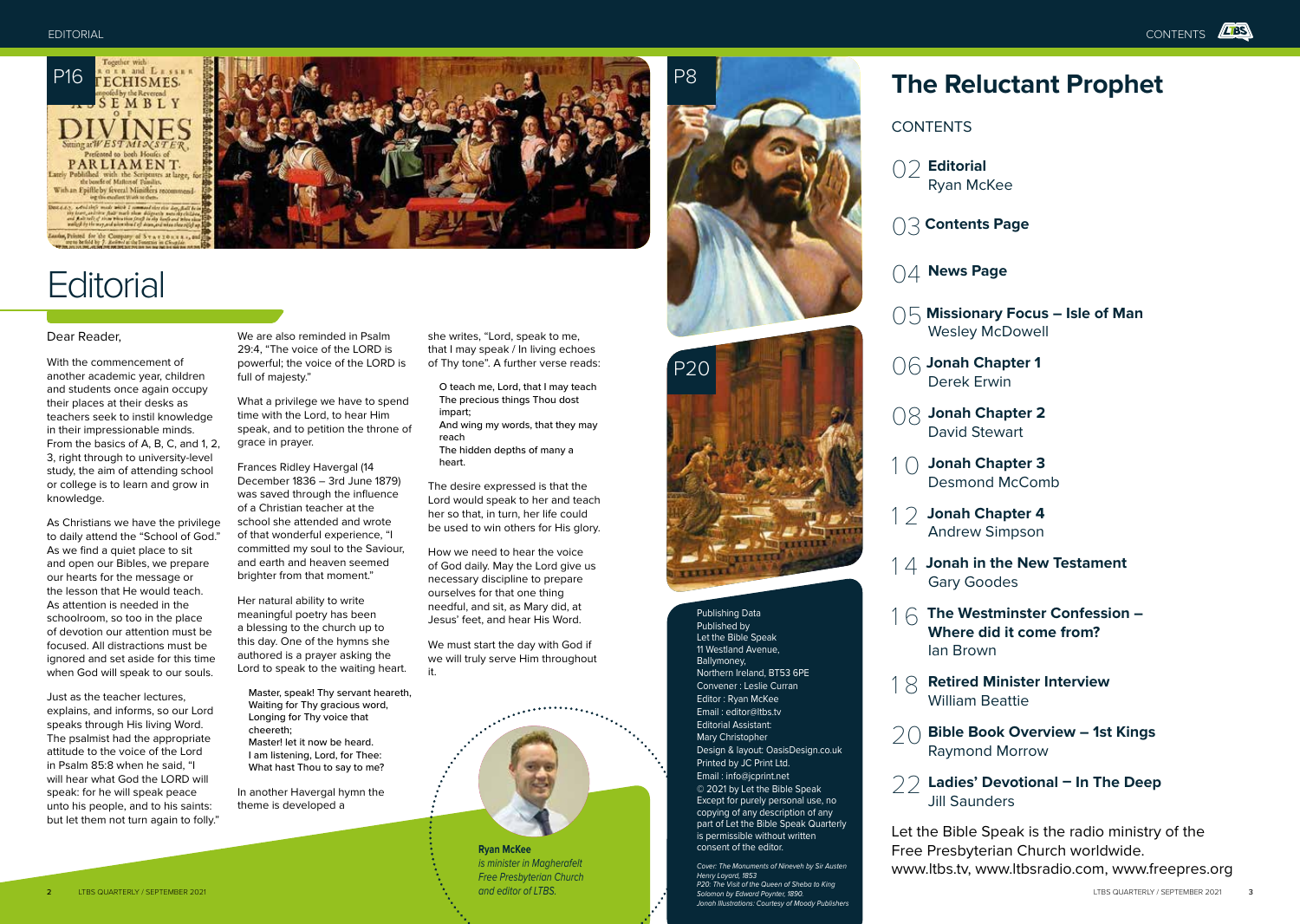

# Let The Bible Speak Canada **Report from Rev. Ian Goligher**

**EACH week we receive a variety of responses by phone, by email, and by letter along with donations to the church. We are thankful for these means** responses by phone, by email, and by letter along with donations to the of contact as they let us know people are listening and benefiting from the programs. I have had some interesting and encouraging phone calls, and I am thankful for opportunities to open the Bible, talk things through with callers, and pray with them. It makes my day when I can point someone to the Bible and ultimately to the Lord for help.

# **Pray for a new station covering Greater Toronto, Southern Ontario, and Western New York State.**

On Easter Sunday, April 4, we commenced airing programs each Sunday at 9 a.m. on WDCX Radio 970 AM from Buffalo, New York. The station reaches a large part of Southern Ontario and simulcasts on a separate station in Rochester, New York, on 990 AM and FM 107.1.

At the close of these programs we are able to advertise the Sunday services of our churches in Port Hope, Toronto, Barrie, and Buffalo, New York. We covet your prayers for these weekly messages to be blessed to Sunday morning listeners, at a time when people may be looking for gospel ministry by radio.

# **Pray for our broadcasts on Taiwan International Radio.**

Since January 2020, fifteen-minute programs in English have been aired at 10 a.m. each

Sunday morning on Taiwan International Radio, which reaches into Southern China and Hong Kong. With the help of Mr. Donald Chu, former member of Cloverdale FPC, as translator, we have also aired some programs in Cantonese. To date, we have had no direct responses from this program. We have been told not to expect much direct response from Christians in these lands, as they may be fearful of persecution. So, with the help of a generous donor, we continue to air programs and pray for God's blessing upon His Word to precious souls who may be listening.

# Let The Bible Speak UK **Report from Rev. Leslie Curran**

*Programme director of LTBS in Northern Ireland and Convener of the LTBS Committee*

**Our Nepal Radio Appeal, which launched just a few months ago, has reached and exceeded its target of £30,000. The magnificent response** launched just a few months ago, has reached and exceeded its has realised a total of £33,410. To all who contributed so generously and willingly we say a sincere "thank you" in the Lord's name.

Your practical support now makes possible, ongoing development of the project by Nepal FPC.

Rev. Paul Thapa (moderator) reports that registration requirements have been completed, and location of a site is underway. This is just the beginning: much has still to be done in progressing towards the objective of a fully functioning station sounding out the Word to the Kathmandhu Valley population of five million souls. The complexities of planning, purchasing, and installing equipment have yet to come, along with programming and maintenance schedules and organizing manpower assistance.

Only by your commitment and support, under God, has much been accomplished already, and with its prayerful continuance may the Lord be pleased to use it in the extension of His kingdom in hearts and lives in Nepal.

# **Missionary** Focus – Isle of Man

In 1973 I left employment and home to go to the Isle of Man to do full-tim evangelistic work. With no n 1973 I left employment and home to go to the Isle of Man to do full-time one backing me initially, I felt the call of God to go. For six months of that year, as far as the preaching was concerned, I looked after a small church when its pastor moved on. During that time I met some of the folk who were to become members of our work, which is now in Port Erin. At the same time Martyrs Memorial and, later, LTBS were broadcasting from Manx radio.

In later years, when I was serving as the secretary of the Forward Movement, a call came from Port Erin, desiring help from the Free Presbyterian church. The men on the FMC naturally asked if I would go and see to the work and what we could do. That

was around the year 2000. The work there has been sustained over the intervening years due to the very generous involvement of our churches through presbytery. They have sent their ministers and students over for preaching weekends. Some brethren from home built an extension to the little church, thus providing it with a selfcontained flat. People have come and gone from the little work, and when the virus lockdown came we were faced with how to keep it going. The Island was comparatively untouched, and no one was allowed to travel to it. A couple of local men offered their help, and the work has been kept going with an increase in evening attendances.

October will see our involvement again, and it is our hope that the folk who have been coming to the church over lockdown will remain. Do pray for that. This work is the only one under our

Mainland Commission which has not yet had the benefit of a full-time ministry. Pray that, in some way, the Lord will bring this about.

Do please pray that the Lord will give us wisdom in recommencing our ministry soon. Pray that the Lord will overrule and that the lockdown will have been to the benefit of the Isle of Man work.

"All things work together for good to them that love God" (Romans 8:28).



**Wesley McDowell** *has retired from the pastorate, having ministered in Limavady Free Presbyterian Church, Northern Ireland.*

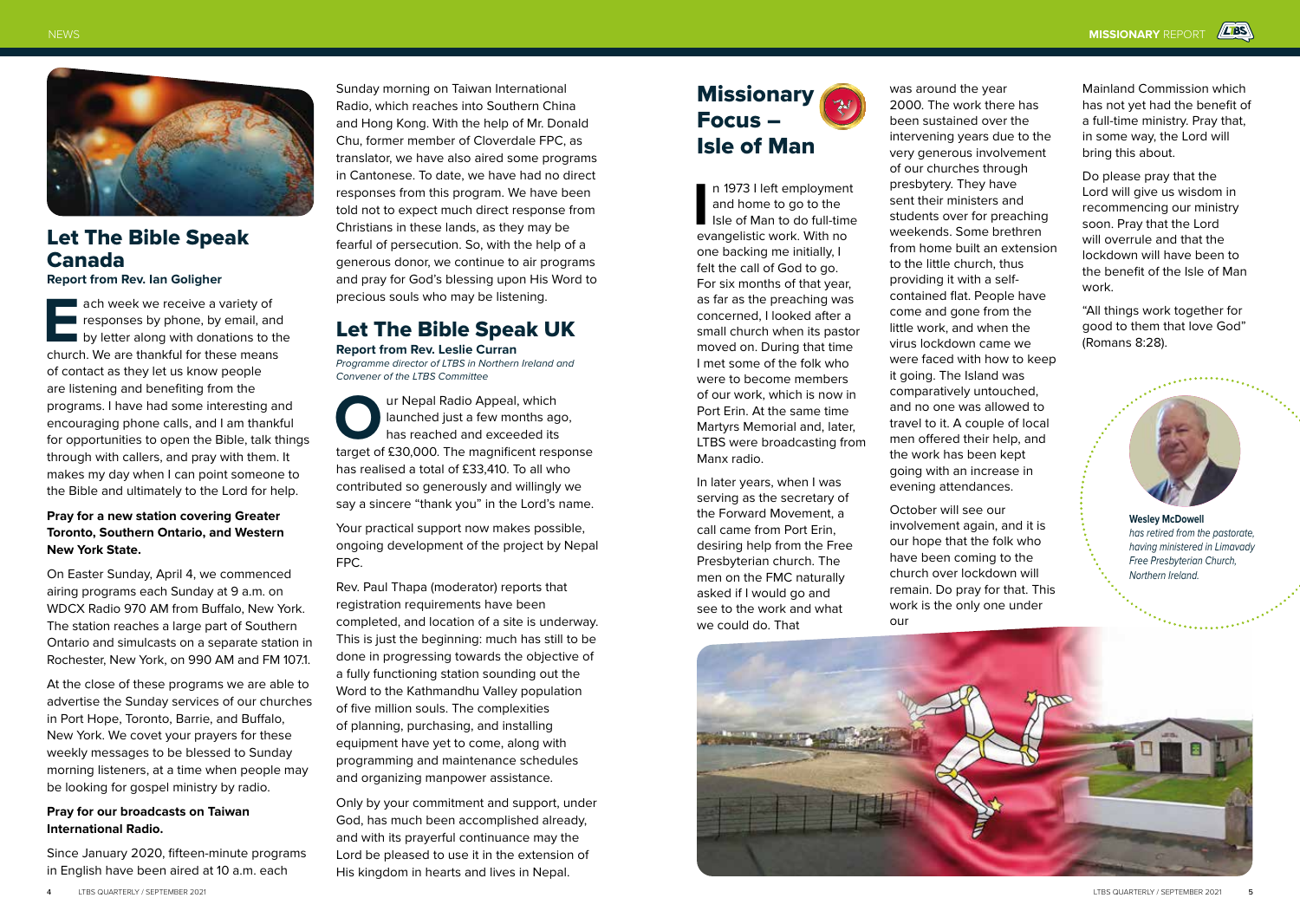

onah lived in the<br>
Northern Kingdor<br>
Israel and prophe<br>
of the prosperity Israel Northern Kingdom of Israel and prophesied enjoyed in the days of Jeroboam II (II Kings 14:25). He must have lived, therefore, about this time or a little earlier. His name means "dove", and certainly his ministry to Nineveh in chapter 3 was Spiritanointed, resulting in one of the greatest religious revivals in history.

However, in this opening chapter of his book, he is not seen in a very good light. Note with me a few things here about Jonah, the unwilling prophet.

Jonah was commissioned to a service (v. 2). Jonah, a Hebrew prophet, was commissioned to preach against the Gentile city of Nineveh. Sadly, it was notorious for its wickedness and noted for its lack of the fear of God and its cruel and immoral practices. It was no easy task for Jonah to go to this city. After all, no one likes to be a bearer of bad news.

No doubt many fears filled his heart, and the thought of martyrdom may have crossed his mind when God spoke to him about going there. It is not easy to be faithful to our unsaved family and friends and tell them that if they are not saved, they will be lost in hell, but that is what God requires of us.

Just as Jonah had to be true to God and tell the Ninevites of coming judgment, so we have a duty to be true to God when speaking to our unsaved loved ones and friends about the salvation of their souls and the coming judgment.

*The book of Jonah is a great Old Testament revelation of the grace of God, which reaches to the lost sinners of the Gentiles.*

Jonah was caught in a storm (v. 4). In Luke 8:22–25 we see Christ stilling the storm on the Sea of Galilee that terrified the disciples. Here God is sending a storm into another sea. It's interesting to see the Lord stilling a storm and on the other hand sending a storm. The Lord never sends a storm without a good reason.

In the case of the disciples, the storm came as they were obeying Christ. In Jonah's case it was because he was disobeying God and going in the wrong direction. He had to learn that he could not disobey God with impunity. To teach him that lesson, the Lord sent a storm to arrest him on his wayward path.

Perhaps you are passing through stormy waters at this present time. You are not in the midst of the Mediterranean, but there is such a storm raging in your heart that you feel you are on the verge of sinking and cannot go on. Has the storm in your life been caused by your refusal to surrender to

the Lord's will for your life?

Jonah was challenged for his sleeping (v. 6). While everyone else on the stricken ship was praying and working, Jonah was fast asleep. The only believer on the ship was doing absolutely nothing to help the desperate passengers and crew on board. But Jonah was a backslider! The backslider is prayerless. He not only does not pray – he cannot pray.

I say that, for true prayer begins with surrender to God. Sadly, Jonah was not right with God. If you are a backslider, you cannot pray. However, one author wrote, "Once you start to pray, you stop backsliding."

The backslider is a pretty useless person. Just as Jonah did nothing to help make the ship lighter and thereby increase slim chances of survival, so backsliders do little to help perishing souls come to a place of safety in Christ.

They do nothing for God and are of no benefit to themselves, their family, friends, church, or the community in which they live. The storm and the reproof from the ungodly sea captain were a rude awakening to arouse Jonah from his slumber. God may have to send a storm to arouse us from the prayerlessness and uselessness of backsliding.

# *God may have to send a storm to arouse us from the prayerlessness and uselessness of backsliding.*

Jonah was cast into the sea (v. 12). In the midst of the storm the mariners asked Jonah how they could be saved. His reply, "Take me up, and cast me forth into the sea; so shall the sea be calm unto you", clearly showed them how. Christ referred to the incident as an illustration of His own death, burial, and resurrection (Matthew 12:40).

Jonah's experiences in the fish's belly were so terrible that he called that awful place in which his disobedience had landed him "the belly of hell". Like Jesus on the cross, Jonah's thoughts in his hour of anguish turned to the Psalms (Psalms 42:7; 31:22; 69:1; 3:8). As Jonah was a sign to the Ninevites, so was Christ to His generation (Luke 11:30).

The book of Jonah is a great Old Testament revelation of the grace of God, which reaches to the lost sinners of the Gentiles. In grace, God also dealt with His petulant prophet, seeking to show him the foolishness of his

rebellious ways. That the Lord's remonstrance was successful is seen in the fact that Jonah wrote the book which bears his name, keeping back nothing of his own sorry part in the narrative.

May God make our witness fruitful in bringing the lost to Christ, in spite of our failures. And as the Spirit enables us, may we wholly follow the Lord. And whatever the need may be, whether it's a need of a saint or of a sinner, the answer is illustrated in this chapter – it is Christ in His crucifixion, death, burial, and resurrection. Hallelujah! What a Saviour!

**Derek Erwin** *has retired from the pastorate, having ministered in Orlando, Florida, USA.*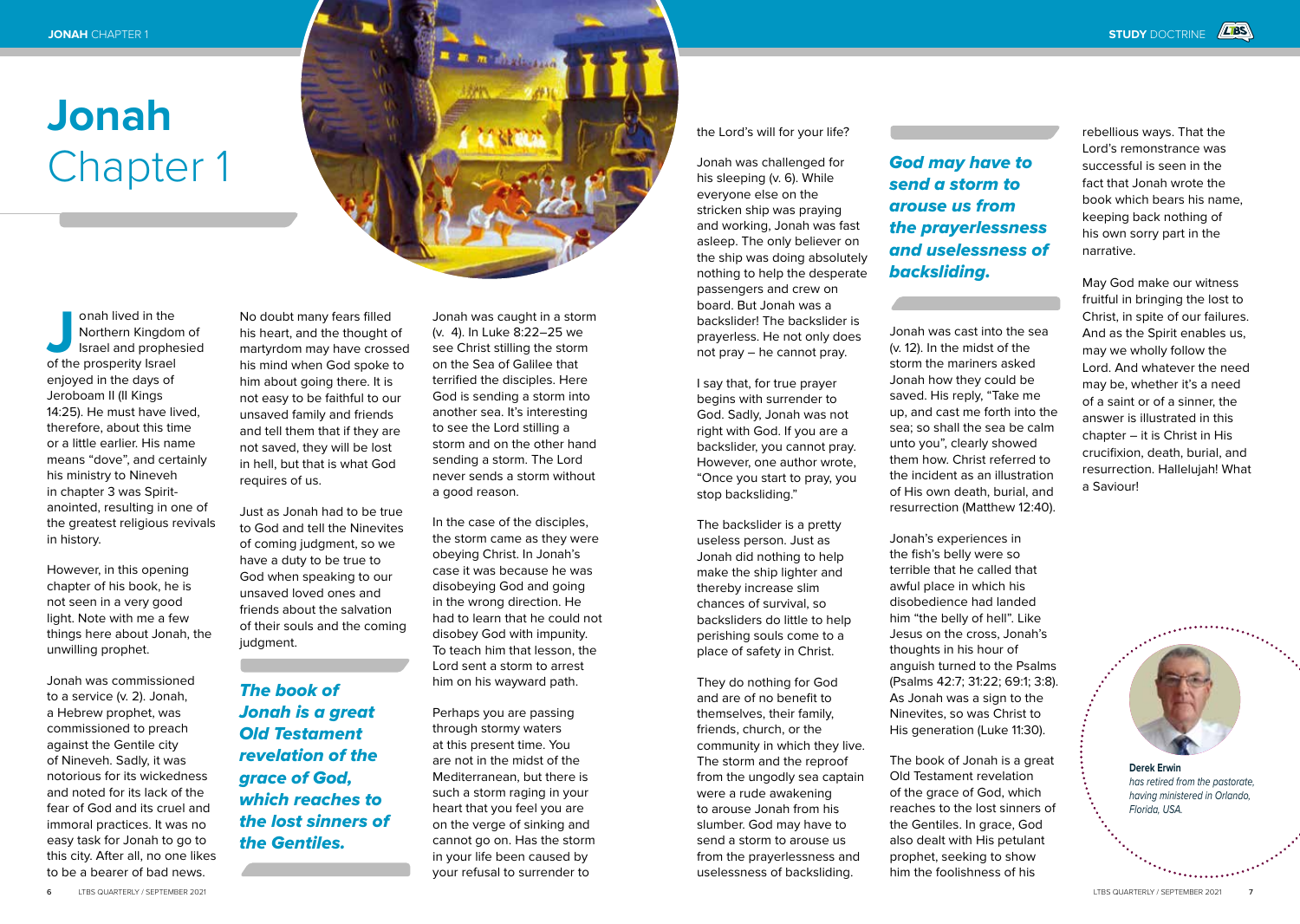

"Lord, you want me to go where and do what?" These were probably the words on the lips, or at least in the mind, of Jonah the reluctant prophet when God directed him to go and preach to the citizens of Nineveh, a people who were no friends of God's covenant people. Totally averse to such a divine directive, Jonah took himself in the complete opposite direction and headed for Tarshish by ship. That voyage would terminate for Jonah in the tumultuous Mediterranean Sea, only for him to be swallowed by a great fish. Jonah had found out the hard way that you can run from God, but you cannot hide from Him.

What was Jonah going to do in his time of affliction as he now found himself encased between the ribs of this marine mammal? He was going to do what James encourages any believer to do in the time of affliction; he was going to pray. James 5:13 says, "Is any among you afflicted? let him pray." The fleeing prophet now became the praying prophet, and

Jonah chapter 2 gives us Jonah's prayer.

# *Jonah had found out the hard way that you can run from God, but you cannot hide from Him.*

Note in the first place when Jonah prayed. Jonah chapter 2 begins abruptly with the words, "Then Jonah prayed unto the LORD his God out of the fish's belly". It was when Jonah found himself in the greatest of straits, under the severest of trials, and at the lowest point of his Christian life, that he began to pray. "Then" and only "then" – after being in the fish's belly for three days and three nights – did Jonah start praying. If only he had prayed when God had revealed His will to him – asking God for the grace to fulfil that will – Jonah would never have found himself in

such a predicament. And yet God brings him to the place where he has no one else to turn to but God. How often we find ourselves in a similar situation in our Christian lives, prayerless until we find ourselves under the greatest of afflictions with no one else to turn to, and so we begin to pray. The wonder is that God does not shut out our prayers in such times; yet His ear is ever open to the cries of the righteous. The circumstances when Jonah prayed remind us that there's no time in which the believer cannot turn to God in prayer.

Note in the second place where Jonah prayed. Jonah 2:1 records that he prayed "out of the fish's belly", a strange place to have a prayer meeting. The comfort of a church pew or a bedroom carpet was not afforded to Jonah when he came to pray. Jonah made the cavernous insides of the fish's belly the audience room where he would commune with his God in prayer. This detail reminds us that there is literally no place in this world where

prayer cannot be offered to God. Varied are the locations where Bible characters chose to commune with God in prayer: David prayed in a cave (Psalm 142:1), Daniel prayed in his own house (Daniel 6:10), Christ prayed in a garden (Luke 22:41), Peter prayed on the rooftop (Acts 10:9), Lydia prayed by the riverside (Acts 16:13), and Paul and Silas prayed in prison (Acts 16:25). When Paul corresponded with his son in the faith, Timothy, he wrote in 1 Timothy 2:8, "I will therefore that men pray everywhere". Christian, have you a place where you meet with God in prayer? Let's turn our homes, our vehicles, our gardens, our fields, our churches into places where the perfume of prayer fragrances the very atmosphere of such places.

*Let's turn our homes, our vehicles, our gardens, our fields, our churches into places where the perfume of prayer fragrances the very atmosphere of such places.*

Note in the third place why Jonah prayed. Jonah informs us in Jonah 2:2 of the reason why he prayed at this juncture of his life: "I cried by reason of mine affliction". Personal affliction – sent by God to chasten His erring child – drove Jonah to pray. This is one of the benefits that arises out of our afflictions. Affliction takes us to God in prayer, and how can we resent that blessed outcome? If our afflictions draw our souls out after God and find us repeatedly at the throne of grace, then we would have to say in the words of Psalm 119:71, "It is good for me that I have been afflicted".

Note in the fourth place what Jonah prayed. Jonah's prayer runs from verse 2 to verse 9, and we see the following. We see that Jonah's prayer was **sincere**, for in it God's servant acknowledges that his affliction was divinely ordained; God had cast him into the deep, in the midst of the seas, because of his disobedience (v. 3). Jonah's prayer was **scriptural**, for he quotes short fragments from various psalms and adapts them to meet his own case. There are allusions, in his prayer, to the messianic psalms of 22, 69 and 16. Jonah's prayer was **successful**, for he testifies in verse 2 that God heard his prayer, and in verse 10 we

witness how God delivered him from his affliction in answer to his prayer.

# *Affliction takes us to God in prayer, and how can we resent that blessed outcome?*

Jonah's prayer was answered, deliverance was granted, and a second chance to do God's will was taken; what a mercy of God. Beloved, let it not take affliction to drive us to prayer as it did in the life of this reluctant prophet, but let us learn to be found daily at the throne of heavenly grace.



**David Stewart**  *is minster in Portglenone Free Presbyterian Church, Northern Ireland.*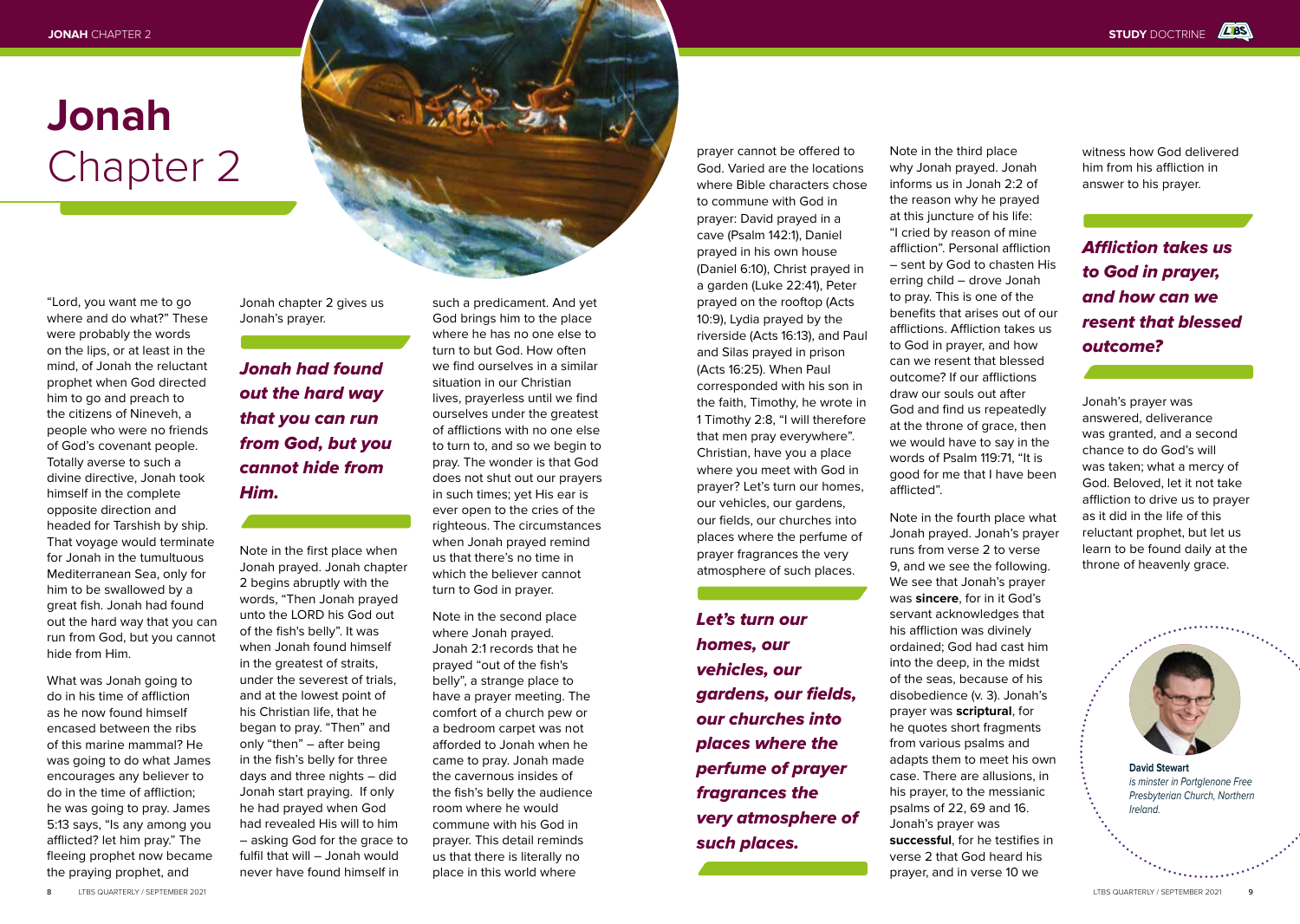I t would be easy to view<br>the prophet Jonah as a<br>childish characterisatio<br>for much of what most of t would be easy to view the prophet Jonah as a childish characterisation. us remember about him comes from our recollections of Sunday school lessons, perhaps taught many years ago.

However, as we study the book of Jonah, we find a completely different picture. Here is a mature man, wrestling with complex feelings, including what he feels to be a justifiable hatred of the very people God has called him to evangelise. The Assyrians were notoriously fierce and brutish. They thought nothing of destroying all in their path, mercilessly killing men, women, and children in order to conquer their objectives. How could God even think of showing mercy to such a people? And, even worse, how could He expect Jonah to deliver His message?

So, having been through the fear and failure of the first two chapters, which culminate in Jonah's amazingly profound

*What an encouragement to anyone feeling they have failed the Lord – here is a second opportunity for service, which Jonah takes.* 

> testimony to the sovereignty of God, "Salvation is of the Lord" (2:9), we at last find the prophet setting forth to do the will of God.

Jonah's call, in the first two verses of chapter 3, is almost identical to the original one in chapter 1. But the immediate, noticeable difference comes in verse 3: "So Jonah arose, and went unto Nineveh". What an encouragement to anyone feeling they have failed the Lord – here is a second opportunity for service, which Jonah takes. We are not told that he has totally conquered his fears or feelings (chapter 4 will

show that he hasn't), but he is now willing to be obedient. Perhaps someone reading this has felt the challenge of God strongly to go and witness, to bravely preach or do some other task, but you have held back because of your doubts and fears. Jonah had the Word of God to strengthen him, so in its power, he set forth.

As Jonah enters Nineveh, we see several things:

# **1. The Magnitude of the Task before Him**

God seems to stress firstly to Jonah how difficult this task will be. The Assyrian capital, built on the great Tigris River, is called "that great city". With an estimated population of around 200,000, who worshipped many idols, it was a completely heathen place. Verse 3 describes it as "an exceeding great city of three days' journey", meaning it would take that amount of time to cross through it. It was the seventh-century BC equivalent of many modernday megalopolis cities such as London or New York.

Little wonder Jonah was fearful. He was alone. There were no Jews in the city to strengthen or to help him. His trust must be in the sovereign God of heaven alone if this work were to be accomplished.

# **2. The Message He Preached**

Jonah entered Nineveh with one powerful weapon – he had a message direct from God to proclaim. Jonah's only sermon was just eight words long: "Yet forty days, and Nineveh shall be overthrown."

How the modernists of

*Jonah's only sermon was just eight words long: "Yet forty days, and Nineveh shall be overthrown."*

this day hate such direct preaching! "Where is the love of God?" they cry. "Why can't you preach about heaven rather than judgment and hell? You'll never win souls like this!" But this was the only message God had given to Jonah, so preach it he must as he went deeper into the city.

# **3. The Multitude's Response**

Incredulously, the response

to this simple, direct message was immediate and widespread. A work began in the hearts of the people. They did not doubt Jonah or question who he was. Verse 5 tells us, rather, that "the people of Nineveh believed God".

Isn't this the very reaction we long to see amongst our families, friends, and neighbours as the gospel message sounds forth from our pulpits? This is precisely what we are praying for! Here is the Holy Spirit at work!

The people of Nineveh showed by their actions that their repentance and salvation were genuine. They fasted and put on sackcloth – the commonly accepted way in those times of showing sorrow for sin and a turning away from it. Actions spoke louder than words.

And the response didn't end with the ordinary people. Word reached the king of this vast empire. He laid aside his courtly robes and covered himself in sackcloth and ashes. Even animals had to display the signs of repentance. All were to turn from sin and violence. The message had struck home to all.

What a transformation! Accepting salvation through believing and receiving Jesus Christ is the most wonderful change in anyone's experience.

# **4. The Miracle of God's Grace**

In Jonah 1:2 the prophet was told to go and cry against Nineveh: "for their wickedness is come up before me." God had seen their great sinfulness and, as with all sin, determined it must be punished.

However, in the final verse of chapter 3, we see the great success of Jonah's expedition to the city, as we see the grace of God in action. The people have repented and turned from their sin, and therefore the Lord can forgive them, making them new creatures. This is the constant, faithful God who, through His goodness, has directed these people to repentance and to the joys of eternal life, which is why we can emblazon SUCCESS over Jonah's mission to Nineveh.



**Desmond McComb** *has retired from the pastorate, having ministered in Bridlington, England.*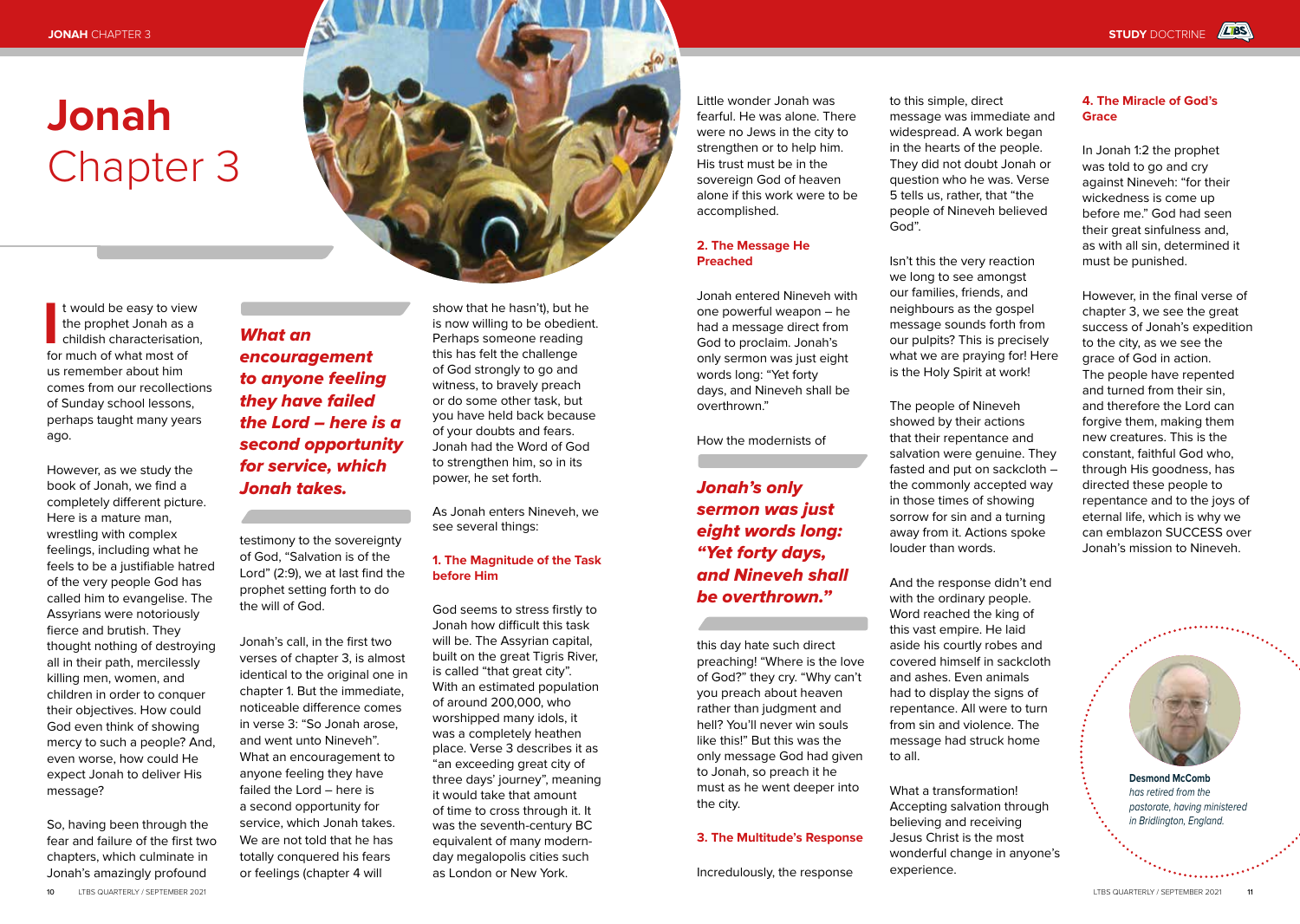W hen talking about<br>
the awakening<br>
Lewis, Duncan Campbell the awakening on the Isle of said, "We were like them that dream". The presence and power of God working on the community were so overwhelming that he could hardly believe it was happening. That is how most of us would react to revival, but not Jonah. The dream of revival was more of a nightmare for Jonah. In chapter 4 verse 1 he was displeased and exceedingly angry because God had mercy on the repentant Ninevites. Chapter 4 records how Jonah reacted to the repentance of the Ninevites.

Notice, firstly, his **reluctance**. Jonah did not want to go to Nineveh. That was obvious in the fact that he ran away from doing what God had called him to do. However, the reason he ran away is revealed in two words in chapter 4 verse 2: "my country". Jonah recalls the conversation he had with God when he was first commissioned. However, he does not mention

"my country" to make a geographical distinction from where he is now. He says this because his heart is full of thoughts about his country; his focus, desires, objectives are for his country. We cannot fault Jonah for his patriotism, but we can fault him for his prejudice. It was politically in Israel's interest for Nineveh to be destroyed, and Jonah ran away from preaching the gospel to them because he knew God would be merciful to them. It is sad when national or political prejudice hinders us from carrying the gospel to the lost.

Secondly, his **reaction**. How we react is often a better indicator of our hearts than how we act. Jonah acted in obedience to God in preaching to the Ninevites,

*It is sad when national or political prejudice hinders us from carrying the gospel to the lost.*

but when the fruit of his ministry was evident in their conversion, he was angry with God. If we can commend Jonah for anything, it would be for praying and telling God about his displeasure. In his prayer Jonah gave an excellent description of the nature and character of God; however, although he knew God, he did not want others to know this God. We must be careful to ensure that the doctrine we embrace with our minds is also embraced with our hearts. Jonah knew the Lord was merciful and gracious, but his heart had not been warmed by these truths; therefore, he had a coldness to the Ninevites.

Thirdly, his **rebuke**. Jonah had been chosen and commissioned by God to preach to the Ninevites. However, this was not God's only purpose in calling Jonah. God was using this experience in Jonah's life to show him the sin in his heart. God used this calling to rebuke and sanctify Jonah. A missionary once wrote,

*The bold knight errant who rides into foreign parts* 

*with high aspirations and expectations of fervent evangelism, of a ministry teaching the indigenous Church, may soon find out that God has removed him across the face of the earth more for the sake of his sanctification than that of others! There he may find what a narrow-minded, prejudiced, conceited, prayerless, fruitless, and uncooperative believer he is in his heart of hearts; as a missionary once shared with me, "I never knew what a heart of stone and filth I had until I went overseas".*

*Had Jonah not been called to go and preach to Nineveh, he never may have had to face the reality of the sinful prejudice in his heart.*

Had Jonah not been called to go and preach to Nineveh, he never may have had to face the reality of the sinful prejudice in his heart.

God rebukes Jonah verbally in verse 4: "Doest thou well to be angry?" The answer was NO; Jonah was not right in being angry against God. God also rebuked him symbolically in verses 5 through 11. In verse 5, Jonah made a booth to shade himself from the sun while

he waited to see what would become of the city. God in verse 6 provided for Jonah a gourd (castor oil plant) to further shade him. The next day God sent a worm to destroy the gourd and sent a sirocco (a strong east wind) to further test Jonah. Jonah wanted to die. In verse 10 God rebuked Jonah for loving a plant that he had not grown or cared for, more than the souls of the Ninevites made in the image of God. God had used this whole experience to chasten Jonah: notice that God "prepared" a fish (1:17), a gourd (4:6), a worm (4:7), and an east wind (4:8). God was involved in every detail, sanctifying, rebuking, and correcting His servant.

In conclusion, Jonah was a prophet of God, but his ministry stands in feeble contrast to the prophetic ministry of Christ. Matthew 12:41 says that "a greater than Jonas is here." Jesus Christ is greater than Jonah for several reasons:

1. Christ willingly shares His Word with all men. He did not run from the will of the Father; instead, He willingly and voluntarily obeyed the Father and came into the world to reveal the Father and do the Father's will.

2. Christ desires all men to repent. Jonah preached to the Ninevites but did not care for their salvation. Christ the greater Prophet desires His people to come to Him and delights in their salvation.

*In conclusion, Jonah was a prophet of God, but his ministry stands in feeble contrast to the prophetic ministry of Christ.*

3. Christ is greater in His power. Jonah, as a prophet, could only exhort the Ninevites. Christ was both the Word of God and the Way to God. He gives eternal life unto as many as receive Him by faith.

Jonah's failures may remind us of our failures, but they ought to make us look away from ourselves to Christ, the great Prophet who reveals the Father and is mighty to save.



**Andrew Simpson** *is minister in Prince George Free Presbyterian Church, British Columbia, Canada.*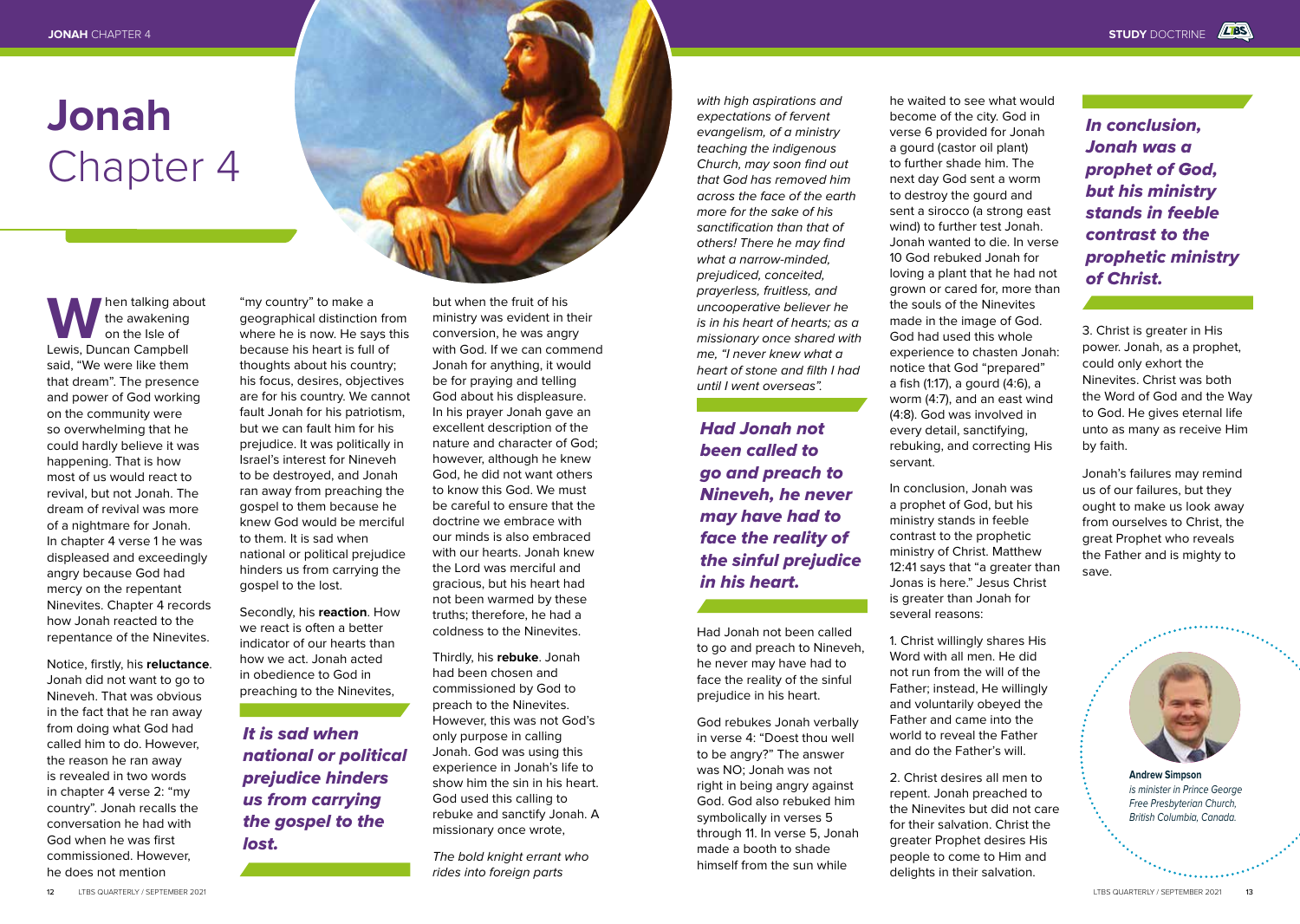# **Jonah** in the **New Testament**

**There is an old saying<br>
that "truth is stranger<br>
than fiction." Many<br>
times that is true. The book** that "truth is stranger than fiction." Many of Jonah proves that very point. When a man catches a fish, we accept that as truth. But if a fish catches a man, we would think that is fiction. Jonah is a story of truth that sounds like fiction. The book of Jonah has been the target of sceptics and infidels and modern thinkers. Many people look upon this book as some kind of Hebrew legend, and they regard Jonah, and the events that happened to him, as mythical, with no relation to historical fact whatsoever.

Now, that is not so. In 2 Kings 14:25, the writer in that book refers to "Jonah, the son of Amittai," and he mentions that he is a "prophet," and he even mentions one of the prophecies that he made while he was upon this scene of time. But far more importantly, the Lord Jesus Christ Himself makes reference to Jonah in the New Testament. In Matthew 12:40 the Lord said, "For as Jonas was three days and

three nights in the whale's belly; so shall the Son of man be three days and three nights in the heart of the earth." Then in Matthew 16:4 the Lord said, "A wicked and adulterous generation seeketh after a sign; and there shall no sign be given unto it, but the sign of the prophet Jonas." Again, in Luke 11:29–30 we read, "This is an evil generation: they seek a sign; and there shall no sign be given it, but the sign of Jonas the prophet. For as Jonas was a sign unto the Ninevites, so shall also the Son of man be to this generation." Also in verse 32 the Lord added, "The men of Nineve shall rise up in the judgment with this generation, and shall condemn it: for they repented at the preaching of Jonas; and, behold, a greater than Jonas is here."

So in the New Testament the Lord Jesus Christ verified the historical truth of the book. He speaks about the preaching of Jonah, and how powerful it was, to the city of Nineveh. There was a revival when this man spoke. Many

thousands of people turned to God. Then the Lord links up the swallowing of Jonah, by this "great fish" that the Lord prepared, to His own death and resurrection. So if a person claims to be a Christian, if a person claims to believe the Lord Jesus Christ, then most certainly he will believe the events that are recorded for us here in the book of Jonah. I'm reminded of the story of an old lady who faced an infidel preacher, and he looked at her and said, "Don't tell me that you believe that story about Jonah and the whale?" "Oh, indeed I do," she said. "In fact," she said, "if the Bible said that Jonah swallowed the whale, I would believe it. And moreover, when I get to heaven I am going to ask him all about it." And the unsaved preacher looked at her, because he didn't believe that Jonah existed, and he said, "But what if you don't find him in heaven?" "Oh, well, then," she said, "if he's not in heaven then you can ask him."

Jonah is a very interesting character in the Bible. He

got off to a bad start with God, and then did everything he could to make it worse. First of all, he **resisted** God; then secondly he **rebelled** against God; and then thirdly he tried to **run** from God. Today many people are just like Jonah, and they try to run away from God. Part of that process sometimes involves denying the historical truth and accuracy of the Bible, especially in regard to the events surrounding Jonah. However, the Lord powerfully reinforces the truth of the book of Jonah, by linking the "three days and three nights in the whale's belly" with the "three days and three nights in the heart of the earth." In other words, if the resurrection of Christ from the dead is true, so too is the account of Jonah alive in "the whale's belly".

*In other words, Christ is the great subject of all the prophetic utterings of the prophets.*

In Matthew 12 the Lord Jesus Christ is declaring Himself to be the perfect Mediator between God and men, occupying the offices of Prophet, Priest, and King to His people. He declares that He is greater than the temple, greater

than Jonas the prophet, and greater than Solomon the king. In Matthew 12:38 the scribes and the Pharisees ask the Lord for a sign, saying, "Master, we would see a sign from thee. But he answered and said unto them, An evil and adulterous generation seeketh after a sign; and there shall no sign be given to it, but the sign of the prophet Jonas: For as Jonas was three days and three nights in the whale's belly; so shall the Son of man be three days and three nights in the heart of the earth. The men of Nineveh shall rise in judgment with this generation, and shall condemn it: because they repented at the preaching of Jonas; and, behold, a greater than Jonas is here."

That is a powerful statement. What some people don't realise is that the ministry of the Old Testament prophets was a Christ-centred ministry. Each one of them presented something of the unfolding drama of redemption. As we are told in Hebrews 1:1–2, "God, who at sundry times and in divers manners spake in time past unto the fathers by the prophets, Hath in these last days spoken unto us by his Son". That is why the Lord Jesus said in Luke 11:32, "[B]ehold, a greater than Jonas is here." In other words, Christ is the great subject of all the prophetic utterings of the prophets. He is the essence and the culmination of the message of all of the Old Testament prophets, including Jonah.

So the story of Jonah being swallowed by the whale is real. It is verified as true by the Saviour Himself in the New Testament. Moreover, the story of Jonah being swallowed by the whale is a picture of the resurrection of Christ. "For as Jonas was three days and three nights in the whale's belly; so shall the Son of man be three days and three nights in the heart of the earth." Last of all, the glorious truth that the story of Jonah presents to us, of the reality of life from the dead, reaches down through the corridors of time to us today, challenging us with the question, "What shall I do then with Jesus which is called Christ?" The men of Nineveh repented at the preaching of Jonah. Will you repent of your sin, accept Christ as your own and personal Saviour, and receive Christ's gift of eternal life? "Behold, a greater than Jonas is here."

**Gary Goodes** *is minister in Randalstown Free Presbyterian Church,* 

*Northern Ireland.*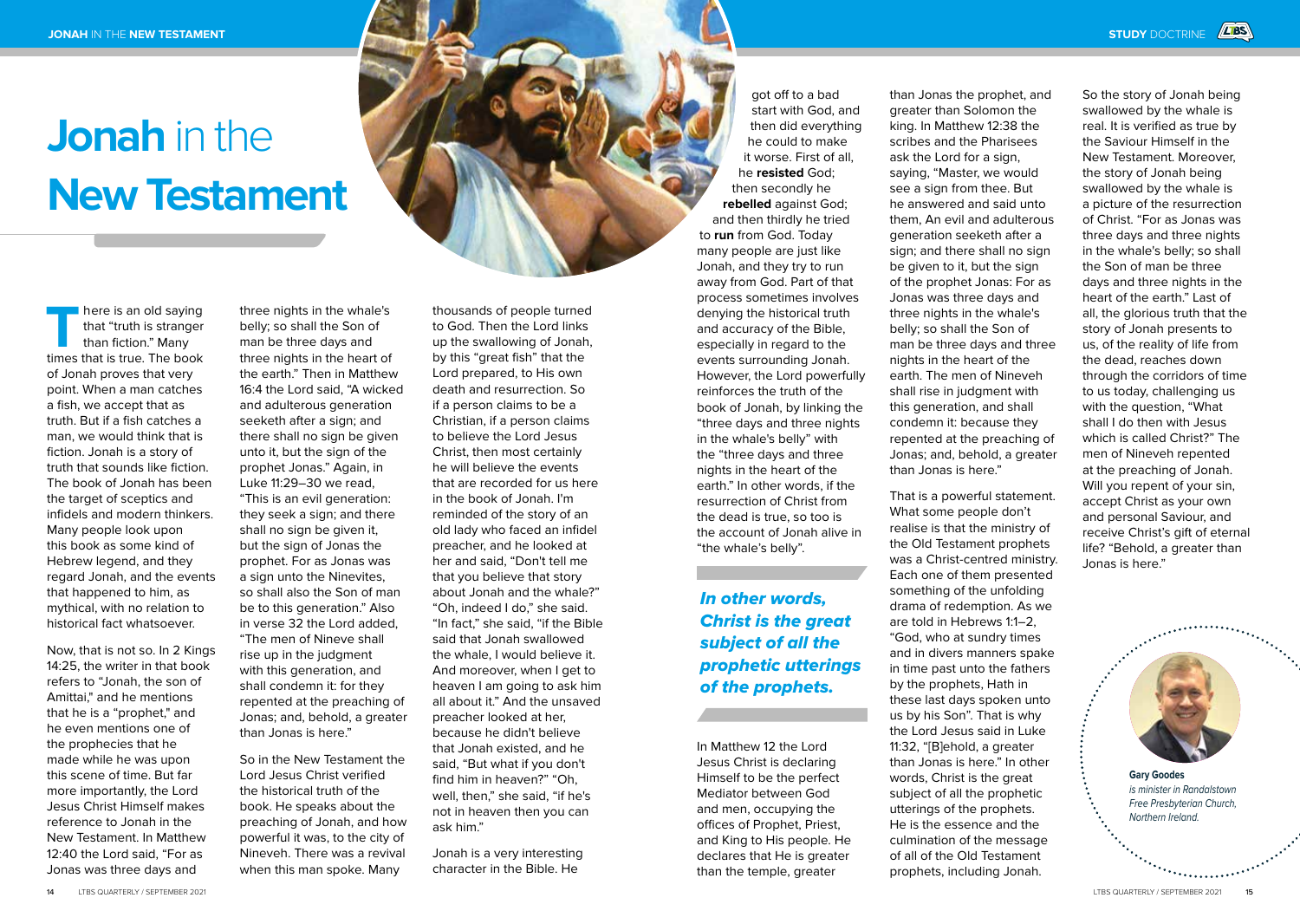# **The Westminster Confession - Where did it come from?**

#### **The Westminster Standards**

The words "Rev./Mr will now subscribe the following as a confession of his own faith" will ring a bell with those who have attended ordination and installation services in the Free Presbyterian Church of Ulster. Each of our ministers and elders is obliged to publicly sign a set of "subordinate" Standards" – the Westminster Confession of Faith, with the Shorter and Larger Catechisms – upon election to office.

What are these Standards? Where did we get them? Why are they important?

# **[1] The Stage For It**

The background to the Westminster Standards is one of blackness and blood. After years of tension between King Charles I and his increasingly Puritan Parliament (and a mere six years before the King himself was beheaded), a collection of the most "learned, godly and judicious divines" (the Westminster Assembly of Divines) were assembled in 1643 to prepare a Directory of Government, Worship and Discipline.

### **Purpose**

Their original task was to revise the Thirty-Nine Articles of the Church of England. However, following the alliance between the English Parliament and the Scottish Covenanters, sealed with the signing of the Solemn League and Covenant (25 September 1643), this Assembly took on a more rigorous task: to make the religions of England, Scotland, and Ireland as nearly uniform as possible, reforming religion "according to the Word of God, and the example of the best Reformed churches."

### **Principles**

To ensure that they would arrive at their conclusions through complete fidelity to Scripture, this vow was taken: "I do seriously promise and vow in the presence of Almighty God, that in this Assembly, whereof I am a member, I will maintain nothing in the point of doctrine but what I believe to be most agreeable to the Word of God, nor in point of discipline, but what may make most for God's glory and the peace and good will of His Church."

# **[2] The Scholarship for It Personnel**

Those chosen to constitute this Assembly included the finest representatives (with two or three possible exceptions) of the Church of the age. Meeting under the chairmanship of the learned

William Twisse, the original list contained 151 names – ten lords, twenty commoners, and 121 divines – and though this included in fair proportions all shades of Protestant opinion, the Presbyterians formed the great majority of the Assembly and gained in numbers and influence as time passed.

rein day Ball b

101334,2

# **Puritanism**

The LARGER and LESSER<br>CATECHISMES.

Compositel by the Reversed<br>
A S S E M B L Y

Prefented to both Houfer of **ARLIAMENT** ed with the Scriptures at large<sub>s</sub>.<br>carfitef Maltes of Familiei. leby feveral Minifters recommende Wark to then

> Under the providence of God, the Long Parliament had the noblest age of England from which to choose the members of the Assembly. Puritanism had been doing its work of making great men in England for a century. It had been helped by all the mental and moral stimulus coming of geographical discovery, of the Protestant Reformation, of progress along every line of civilisation, of advance in national well-being and prestige – all of which meant that the level of scholarship concentrated on the Westminster Standards was unrivalled by any other era.

### **Process**

The various documents composed by the Assembly passed through a process of committee work in the afternoons, followed by

plenary discussion on the floor of the Assembly in the mornings, with regular additional gatherings for worship, including fast days. The Shorter Catechism was completed and reported to Parliament, 5 November 1647, and the Larger Catechism, 14 April 1648. On 22 March 1648, the two Houses held a conference to compare their opinions about

# the Confession of Faith. **[3] The Substance in It Plan** Divided into 33 chapters,

the Westminster Confession of Faith covers the whole range of Christian doctrine, beginning with Scripture as the source of knowledge of divine things (famous theologian B. B. Warfield insisted this was the best single chapter in any Protestant confession). It proceeds with an exposition of God and His decrees, creation, providence, and the fall (II–VI) before turning its attention to the covenant of grace, the work of Christ, and, at length, the application of redemption (VII–XVIII). Its distinctly Puritan chapters on the doctrines of adoption (XII) and assurance (XVIII) were unique among Reformed confessions. Particular care is given under various chapter headings to questions of law and liberty, to the doctrine of the church and sacraments (XXV–XXIX), and to the last things (XXXII–XXXIII).

## **Peak**

The Westminster Confession of Faith stands at the summit of a fantastic development of English Reformed theology and represents the best of

Puritan scholarship, blended with Scottish theological wisdom and suffused with a rich Irish flavour, as the creed of this Westminster Assembly shows striking similarity to the Irish Articles of 1615 framed by Archbishop Usher, who was one of the greatest doctrinal Puritans of the time.

# **[4] The Success of It**

# **Praise**

The Westminster Confession of Faith has been described as "the most logical and most complete, but the most Biblical and the noblest creed ever yet produced in Christendom", and "one of the truly monumental documents of church history that has instructed, directed, and profoundly influenced Presbyterian churches worldwide ever since." There is no doubt that the Confession of Faith, along with the Shorter Catechism, has influenced Presbyterianism even more profoundly than has John Calvin's *Institutes*.

# **Price**

And yet, in one sense, it must be considered a failed experiment. The uniformity of doctrine, worship, and government that was its chief aim was never achieved. The restoration of the monarchy under King Charles II in 1660 set the tide running in the opposite direction. The Thirty-Nine Articles were left unchanged to stand as the confessional statement of the Church of England; the Book of Common Prayer was republished and its use in public worship was made mandatory. The sterling work of those Westminster divines was simply thrown aside. And in Scotland, where the Church

had warmly welcomed the Westminster Standards, Charles's success in restoring the status quo in the Church of England encouraged him to try to impose the same in the land of the heather and thistle. For more than twenty years, agents of the king roamed that land persecuting and killing as many as eighteen thousand Covenanters.

### **Propagation**

The Glorious Revolution of 1688 signalled the end to these Killing Times. Under a new king, William of Orange, the Scots secured forever the right to maintain the doctrine, worship, and polity of the Westminster Standards in their national church. Subsequent Scottish emigration and missionary work carried those Standards to every part of the world, ensuring that this was one of the exports given by Scotland to the world. It also underlines the clear linkage between our churches and those godly and judicious men from the noble ranks of Puritans and Covenanters.



**Ian Brown** *is minister of Martyrs Memorial Free Presbyterian Church, Belfast, Northern Ireland.*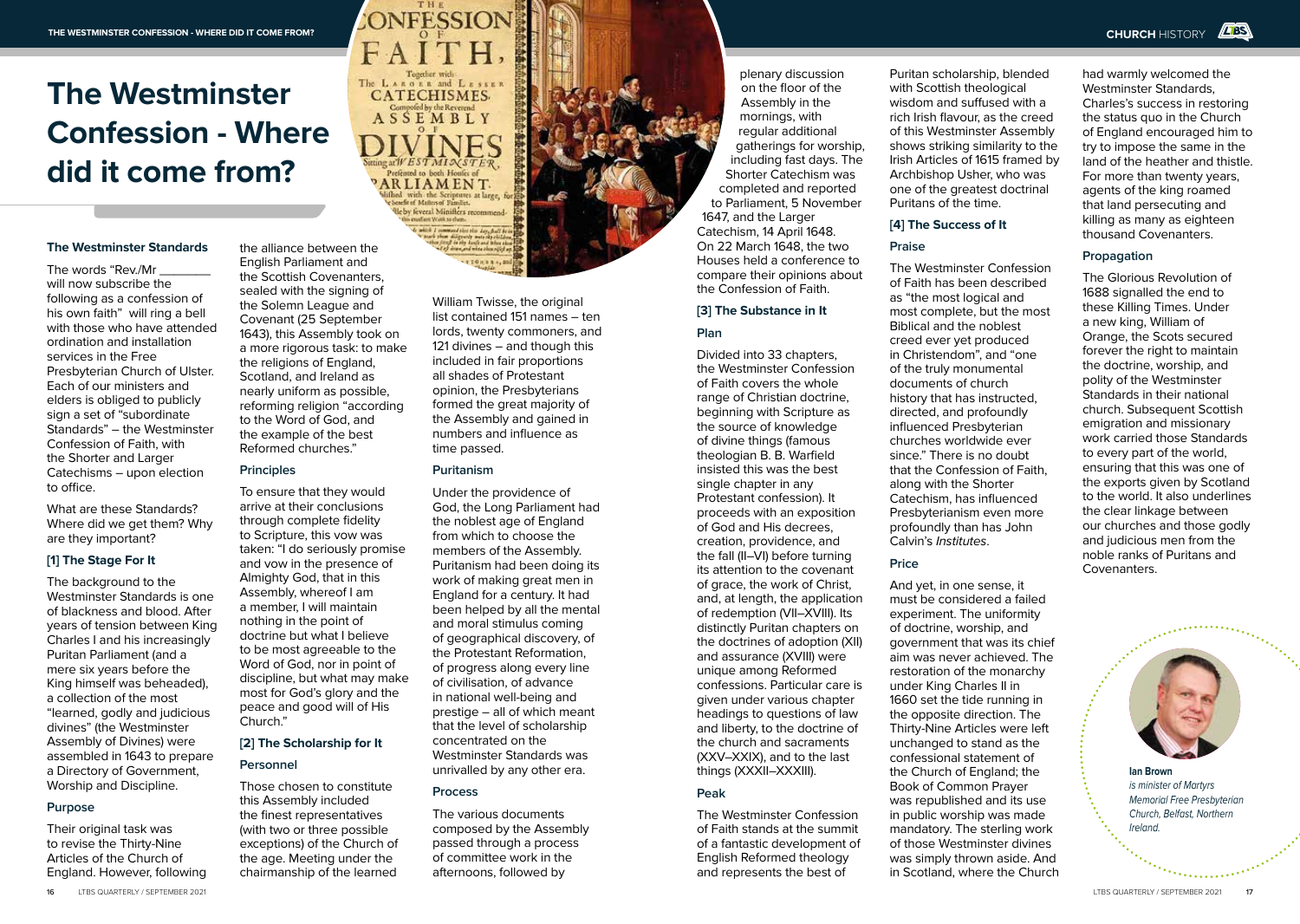

# Retired Minister **Interview**

### **"Can you share how you came to know the Lord as your personal Saviour?"**

I came to know the Lord as my personal Saviour on the first Sunday of June 1951, as an eight-year-old child. It was in my Sunday school class at the Ballymena Gospel Tabernacle, under the ministry of my teacher Mrs Isobel Paisley, Dr Paisley's mother.

The Tabernacle at Waveney Road was built of concrete blocks manufactured by my father. He worked as a farm contractor in the Ballymena area on the thirty-acre farm which he owned with his brother Hubert.

I subsequently worked on the farm of the two brothers from the age of ten, as their health declined due to heart disease. In those days I was able to slip out of school, both junior and senior, and I progressed to run the farms until, in my twenties, I was called to the ministry.

# **"How did you come in contact with the Free Presbyterian Church?"**

Dr Ian Paisley was a special speaker at the anniversary of the Gospel Tabernacle in June each year, when special services were held at 11.30am and 3.30pm. These meetings were great preaching opportunities, and Dr Paisley excelled on these occasions, generating exceptional interest!

As a saved child I was transfixed by his simple, eloquent preaching. His ministry created ongoing interest as it developed with real power and progression in the town of Ballymena and wider afield.

When my father's heart condition confined him to bed rest, Dr Paisley visited him, and they had many private discussions. It was when my mother was making him tea before leaving that Dr Paisley would chat with me, and I found him to be a friend and great example.

When I was having difficulty in combating false teaching in the RE class at Ballymena Academy, Dr Paisley's father met me at the Tabernacle after school every Thursday

over my final two years. He taught me and gave me questions to ask the teachers! The pupils loved it!

# **"How were you called to the ministry?"**

In my eighteenth year I began to prayerfully consider what my life's work would be. I was being invited to partake in more gospel meetings in Ballymena and other areas. Every Saturday night I preached in the Antrim Square at an open-air meeting organised by the Antrim FPC young people. It was also supported by the young people from Ballymena and Ravenhill Road.

Mr James Beggs had become assistant to Dr Paisley's father at the Tabernacle, and I discussed with him my feelings about my conviction that I needed some training to preach. We agreed to discuss this with Dr Paisley, as he felt the same himself.

The Presbytery accepted both of us to attend the lectures and take exams

each summer. I completed my exams successfully for ordination, and Dr Paisley advised me that the Dunmurry church was interested in calling me. I expressed interest in this, and the call followed. I started my ministry there in October 1965 and continued for forty years until January 2006, when I became unwell and had to retire at age sixtyfour. However, after some months' rest, I was able to help out in Larne and the Isle of Man, and preached and encouraged our brother Dr Edgard Traboulsi in Lebanon.

# **"Outline some of the encouragements you enjoyed during your pastoral ministry."**

I was privileged to be in the ministry at this time of great power and to experience God's blessing upon the preaching of His Word at many missions across our province, when hundreds were saved and new works were started, such as Hillsborough, Antrim, Larne, and Lisburn.

One of the greatest encouragements and experiences in my ministry was being able to preach in America with Dr Brian Green from London in 1969 when Dr Paisley was imprisoned.

Dr Carl McIntyre visited Dr Paisley to organise a series of meetings across the USA to support him in prison. I was visiting Dr Paisley as his chaplain. Dr Green was secretary of the British Council of Protestant Churches, and we were asked to go.

While we were there Dr Green became ill with a very high temperature. He struggled to the meetings and, after giving greetings from London, had to hand the preaching responsibility to me for a week. This was an amazing experience for a young man of twenty-seven. Harrisburg was the stand-out rally, where police estimated eighteen thousand gathered in the square.

### **"Can you share any humorous moments from that time?"**

Rev. James Beggs and I were travelling home at night to Ballymena from lectures in Belfast when we caught up with a driver proceeding erratically into road works in Harryville.

A diversion sign blocked our way, instructing us to turn right because the road was up and water was flowing across the street. The car ahead crashed through the signs and bounced over the open stream without stopping or braking. I took the diversion and quickly caught up with the car ahead. It was on the wrong side of the road, and a policeman was observing the whole drunken procedure. I stopped to speak with him and offered him the opportunity to follow the inebriated driver.

Mr Beggs quickly got in the back, and the officer jumped in and said, "I'm in charge: follow him and pass him!" "Block him and I'll signal him to pull in!" He was now standing in the footwell, holding on to the door for dear life, to force the driver

to stop! By then we were on the Ballymoney Road, out of Ballymena.

**LES** 

The officer signalled the driver to pull in, while instructing me to block him in. Two officers had pulled up in a police car; one arrested the man and took him to the police station, and the other drove his car away. He was in court the next morning, lost his licence, and was banned from driving for a period.

Mr Beggs got back in the passenger seat, and, having recovered from all the excitement, I took him home. Job well done!!

# **"What advice would you give to young men starting out in their pastoral ministry today?"**

I would advise men to get a full knowledge of the Bible in preparation and commit themselves to regular prayer, dedicating their lives to faithfully serving the Lord.



**William Beattie** *has retired from the pastorate having ministered in Dunmurry Free Presbyterian Church, Belfast, Northern Ireland.*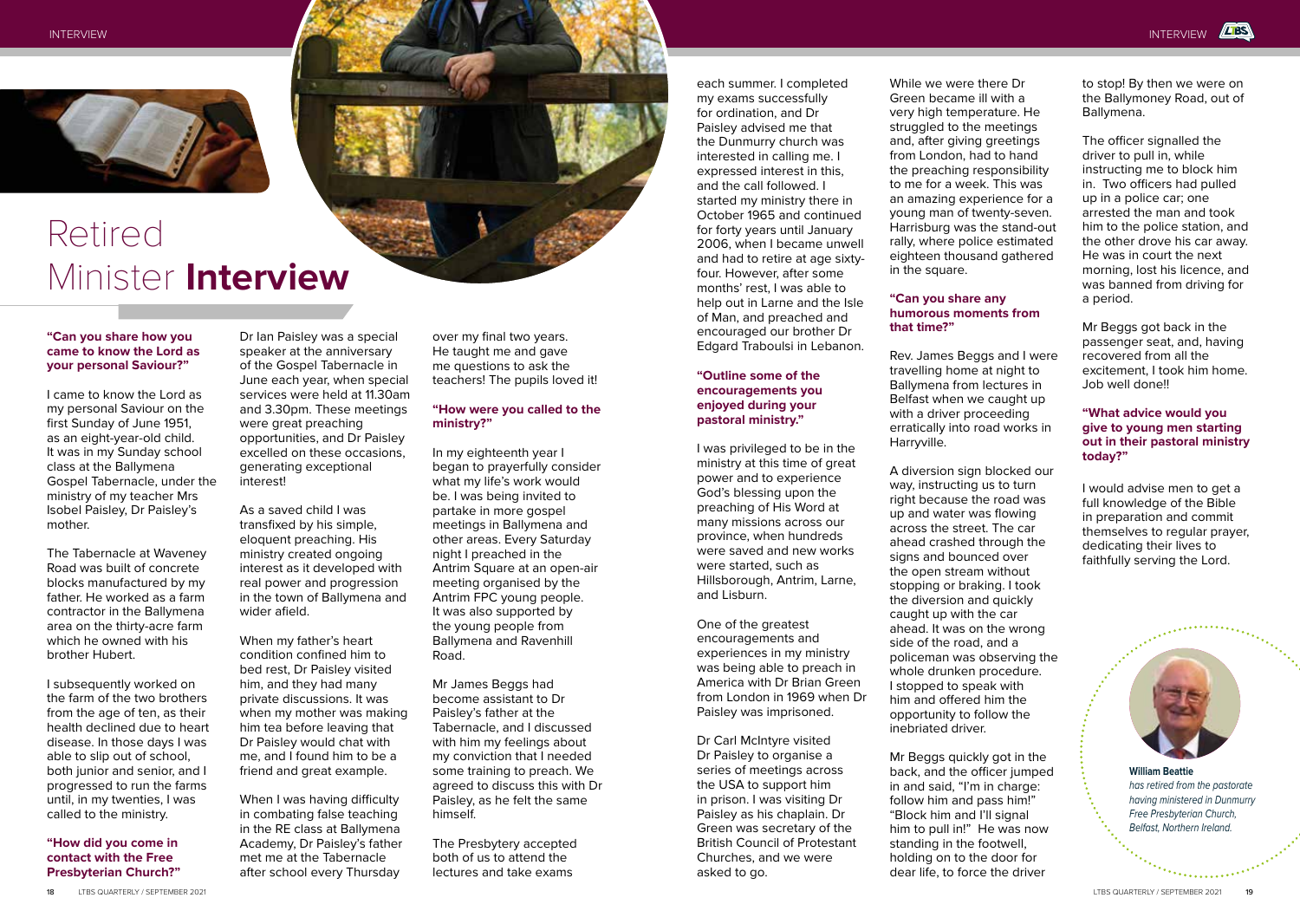# Overview of the Book of **1st Kings**

**Journal** ust as it was with 1 and 2 Samuel, the books<br>of 1 and 2 Kings were<br>one book in the original. 2 Samuel, the books of 1 and 2 Kings were They were divided by the translators of the Septuagint, the Greek translation of the Old Testament. Because of the division of the books, there is some overlap of the events recorded at the end of 1 Kings and the beginning of 2 Kings. The authorship of the book has been accredited to the prophet Jeremiah by Jewish tradition, although several other prophets may have been involved under the inspiration of the Holy Spirit.

The books pick up where Samuel ended, and they give an account of the next 150 years or so in the history of Israel. The book of 1 Kings has been described as "bounded in death", for we see it begin with the death of David and close with the death of Ahab. It is also a book which begins with a nation very much enjoying glory and blessing and closes with shame and reproach (22:51–53).

The book is divided into two main parts.

Chapters 1 to 11 see the kingdom of Israel united under the leadership of Solomon, the successor and son of King David, and a time of peace in the land for God's chosen people.

With the main focus of the opening chapters on the reign of Solomon, we note several key points.

In chapter 3 we see Solomon's **wisdom**. We have an example of a man surrendered to the will of the Lord. We find him at the altar of the Lord seeking the will of God with a submitted heart, and the Lord pours out His blessings upon him. One has noted on this passage that "no fairer promise of true greatness, or more beautiful picture of youthful piety is known in history."

In chapters 4 to 11 we see Solomon's **wealth** intermingled with that wisdom which he uses for the glory of God. We see the temple built in accordance with the promise of the Lord given to King David, and the adherence to all that that involved. We picture, amongst other things, the beauty of the house of the Lord in the eyes of the believer and the centrality and importance of the public worship of our great God.

In chapter 8 we have his prayer at the dedication of the temple followed by his blessing upon the congregation (8:57–61).

But as we enter the eleventh chapter we see a grave turn of events as we read of his departure from the Lord because of sin, and here we note Solomon's **wives**. He gave himself to women, which his mother had particularly cautioned him against (Proverbs 31:3, "Give not thy strength unto women"). His father David's fall began with the lusts of the flesh, which he should have taken warning by (Proverbs 7:26). He took to himself many wives and concubines, one thousand in all (forbidden of the Lord in Deuteronomy 17:16–17), and not one good one among them. They were

strange women – Moabites, Ammonites, etc – of the nations with which God had particularly forbidden His people to intermarry.

In 11:4–6 we read how these wives not only stole his affections, but they also turned his heart to follow after their pagan gods and idols, and in verse 9 we read of the Lord's anger kindled against him because of this sin. O how the mighty are fallen, but there is a warning here to be heeded by every believer, for when we take our eyes off the Lord, sin enters the heart, drawing us away from that nearness of the Spirit that we need so much.

But it is not in our own strength that we live and breathe. In Matthew 12:42 we read of one who is greater than Solomon. Greater in wisdom, for He formed us and knows our every detail; greater in wealth, for He created the heavens and the earth, and the cattle on a thousand hills are His; greater in power and

**9**, 6 TO

dominion, for He sustains and rules over His creation and orders the affairs of men. But He has the power to save to the uttermost all who call upon Him for salvation. What a blessing it is that as believers we do not rest on our own merits or those of some fallible earthly king. Rather we rest in Christ our Saviour and our Lord, and in Him we live, and move, and have our being (Acts 17:28).

In chapter 12 we see the kingdom divided under the reign of Solomon's son Rehoboam. In the chapters that remain we see not only the kingdom divided between Israel in the north and Judah in the south, but also the division of those kings which served the Lord and those which did evil in His sight.

In this great book we see the blessings of a nation devoted to the service of the King of kings and Lord of lords, but we also note the fickle and feeble attempts by men to govern a land without enthroning the Lord in their midst and the consequences that follow. In this there is a lesson for each one. If Christ is first and foremost, enthroned in our hearts, we have joy unspeakable and blessings untold, but if we have not Christ then we are without hope and security. O that Christ would be enthroned in each heart and life today!

*In this great book we see the blessings of a nation devoted to the service of the King of kings and Lord of lords, but we also note the fickle and feeble attempts by men to govern a land without enthroning the Lord in their midst and the consequences that follow.*



**Raymond Morrow** *has recently been installed as minister of Bushmills Free Presbyterian Church, Northern Ireland.*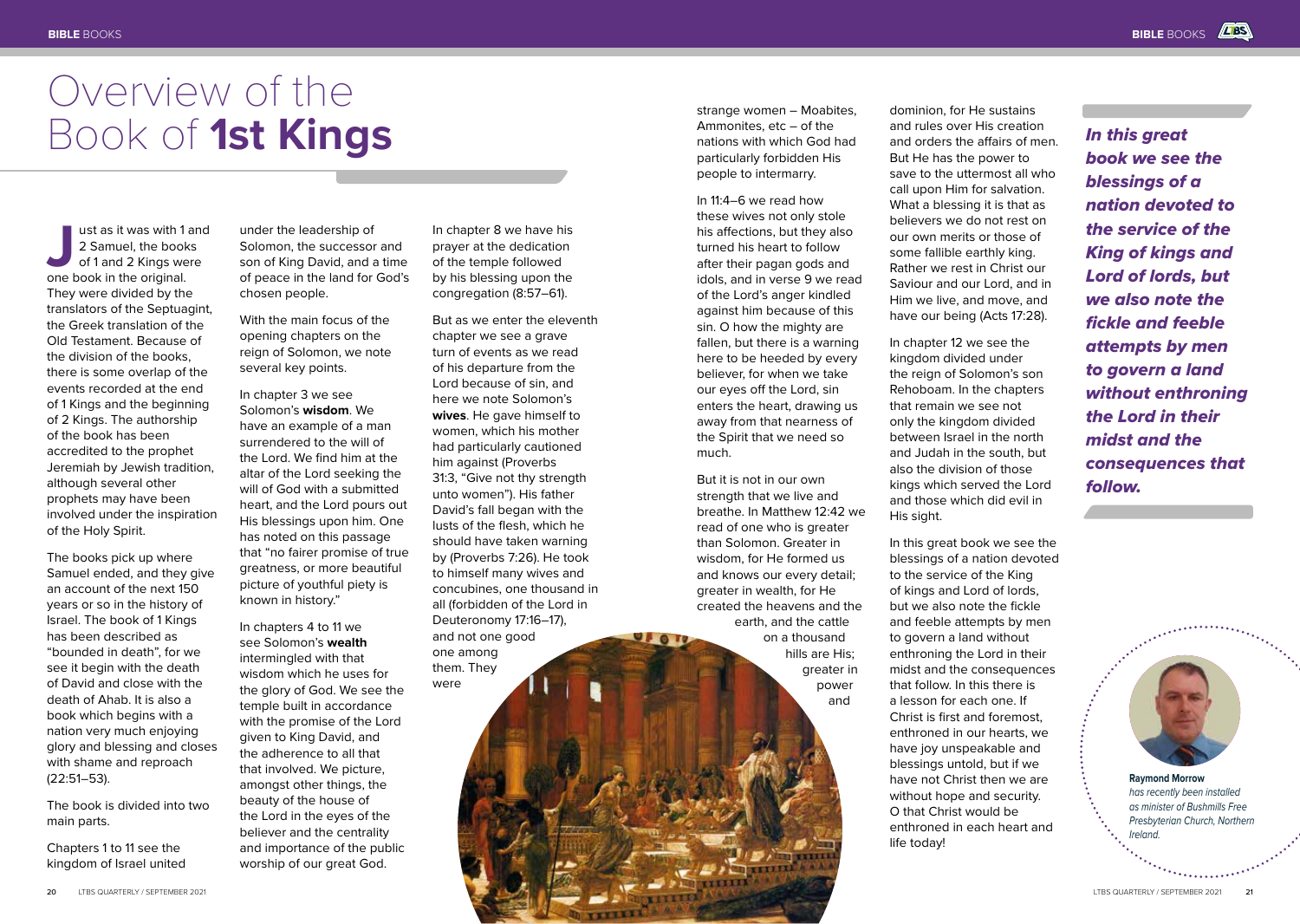# **In the Deep**

I is difficult to imagine a<br>
more terrifying human<br>
experience than falling<br>
overboard in the middle of t is difficult to imagine a more terrifying human experience than falling a raging sea, particularly at night. I have been on a number of sea voyages in various parts of the world, including two trans-Atlantic crossings, and when I'm on deck looking out over the open sea, I find myself holding the railing more firmly than I need to because of that subconscious dread, "Imagine falling overboard!"

That's exactly what the apostle Paul describes in the middle of a list of personal distresses he shares with the Corinthians: "[A] night and a day I have been in the deep" (2 Corinthians 11:25). I read those eleven words again recently, and for the first time their weight gripped me. I never really had considered that, on at least one of three shipwrecks, the apostle Paul found himself clinging to life, likely on a plank, in the sea for twenty-four hours!

Think for a moment what was going on in the apostle's mind three hours into this life-threatening ordeal with no rescue in sight. (No coast guard in those days.) Think about the darkness – and the black seawater churning with the same monstrous waves that capsized his boat, threatening with every swell

to take him down. Four hours turn into five. No deliverance. Where is God?

Paul must have cried out, but did he question God's goodness? Did he wonder, Is this how my life and ministry will end? Will I be swallowed up like Jonah? Why has the Lord allowed this to happen to me?

Sometimes our Christian journey will plunge us into depths we have not experienced before and beyond what we can handle in our own human strength. Do you find yourself in the deep right now? Are you clinging to a plank and don't know how you will get through this? The pain you suffer is real. It is devastating. Wave after wave threatens to drown you, but you must look beyond and understand that the Lord has not sent this situation to destroy you, but to show you a glimpse of the vastness of the power of His grace.

Think about it: Paul never could have fully measured nor understood the magnitude, the sheer size of God's grace, in the safety of his own tent. He knew that God's grace was sufficient. He had experienced it in tough times, like when he was refuting with false brethren

in the synagogue. He knew it in the imprisonments and in the care of all the churches. He certainly experienced its keeping power in the five sets of beatings that cost him 195 stripes at the hands of cruel men, but never out on the wild, open, hostile sea – alone – in the weakest state of human vulnerability. Here, in the deep, Paul would experience a depth of grace that was beyond his human comprehension. Here he would learn that God's grace is all-sufficient and that God's strength would be made perfect in his weakness (2 Corinthians 12:9).

*The best men may sometimes be in the depths in great trouble and affliction, and utterly at a loss what to do, in the depths of distress and almost in the depths of despair, the spirit low and dark, sinking and drooping, cast down and disquieted. But, in the greatest depths, it is our privilege that we may cry unto God and be heard.*

(Matthew Henry)

While the apostle's circumstances were perilous and looked hopeless, God not only heard his cries, but He was right there with him, enabling him to withstand the waves and the terror. God's grace does that. It cannot be explained. That's why John Newton called it "amazing", because it is far beyond human limitations. With God's grace empowering him, Paul was not only able to survive the distress, but to utter this astounding statement to the Corinthians: "Therefore I take pleasure … in distresses for Christ's sake: for when I am weak, then am I strong." Pleasure in distresses? This certainly goes against the grain of the weak and fearful person that I am, but I must believe it is possible. The Lord is able to take my human weakness and make it strong by putting it through trial and showing me the greatness of His grace that can't be learned in the days of ease and comfort. God does not want our tough resilience, willpower, or ability to tread water to keep us afloat in crisis. They will sink us, but God's grace is a sure and steadfast life preserver underneath us and all around us. The God who holds us fast is the almighty God of heaven and earth. Does that not calm your troubled heart?

The world constantly reels with turbulence because the ungodly are as "the troubled sea, when it cannot rest." But believers in Christ, while not immune from hardship, have the Lord's promise of stability and rest in the midst of it. For this reason, Paul, who was just an ordinary man, was able to testify to the Corinthians, "Most gladly therefore will I rather glory in my infirmities, that the power of Christ may rest on me." Rather than dread the deep, may the Lord help us somehow to delight in it, knowing that our blessed God is in it. C.H. Spurgeon said, "The Lord Jesus is a deep sea of joy: my soul shall dive in and shall be swallowed up in the delights of His company."

*When through the deep waters I call thee to go,*

*The rivers of sorrow shall not overflow;*

*For I will be with thee, thy troubles to bless,*

*And sanctify to thee thy deepest distress.*

In deep distress the Lord promises to bless us with His "treasures of darkness, … that thou mayest know that I, the Lord, which call thee by thy name, am the God of Israel" (Isaiah 45:3).

*It is the glory of God to conceal His treasures in things that involve difficulty … the valley of the shadow gives us time to reflect, and we learn to praise God for the valley because in* 

*it our soul was restored in its communion with God. God gives us a new revelation of His kindness in the valley of the shadow. What are the days and the experiences that have furthered us most?* 

*The days of green pastures, of absolute ease? No, they have their value; but the days that have furthered us most in character are the days of stress and cloud.*

(Oswald Chambers)

However dark or difficult your way, the blessed fact remains the same that your life is hid with Christ in God. Be encouraged that no depth is able to separate you from the love of God which is in Christ Jesus our Lord (Romans 8:38–39). When you can't go on and feel like letting go, His grace will hold you fast. That really encourages me.



**Jill Saunders** *is the wife of Dr Larry Saunders, minister of Toronto Free Presbyterian Church, Toronto, Canada, and the Principal of Whitefield Christian Academy.*